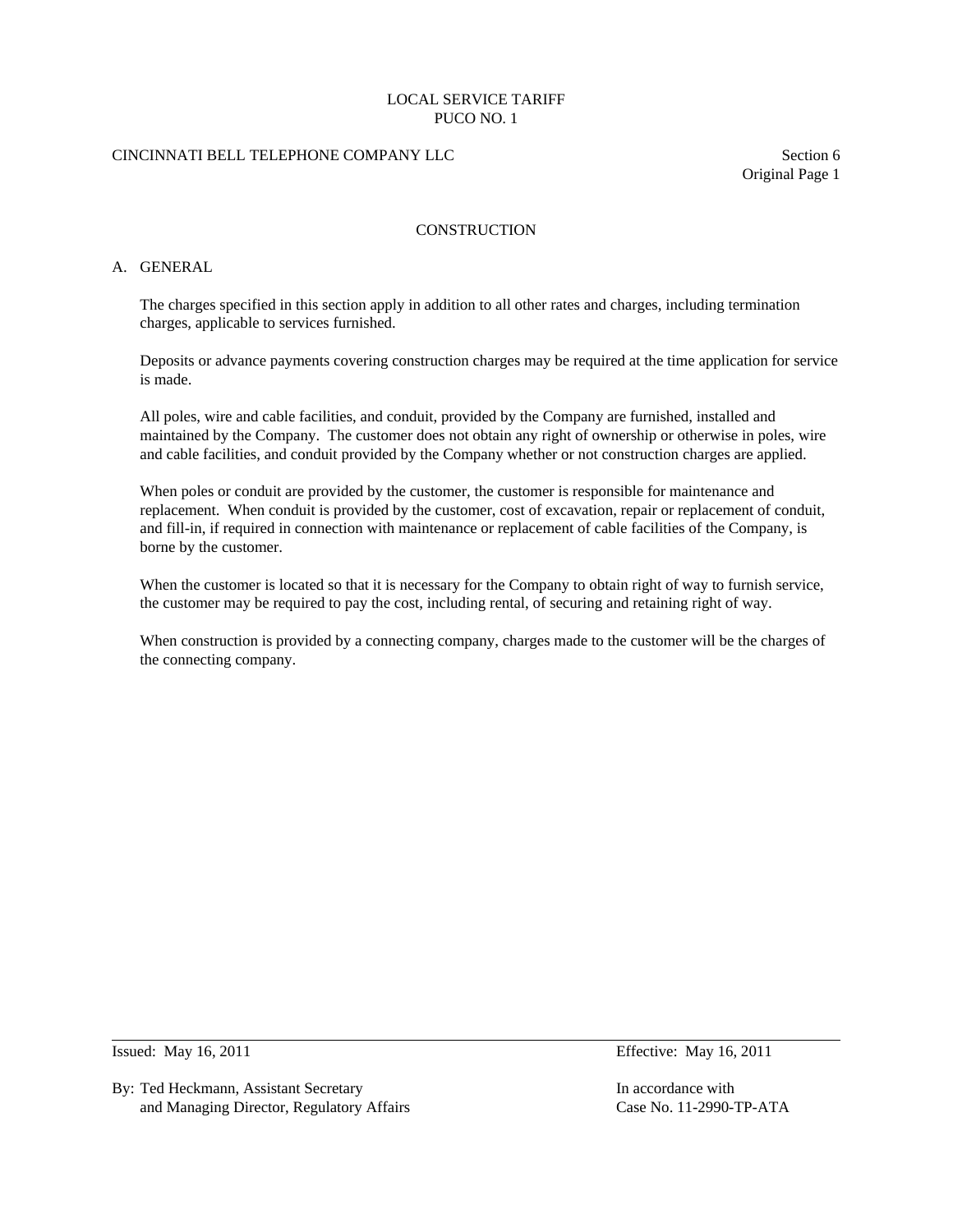# CINCINNATI BELL TELEPHONE COMPANY LLC Section 6

Original Page 2

### **CONSTRUCTION**

#### B. POLE LINE CONSTRUCTION

1. General

 The regulations and charges specified below apply to pole line extensions required to serve applicants for service when the necessary pole line facilities are not available.

 When poles owned and maintained by others and used by the Company under joint use or other arrangements are employed, the construction charges to be applied are the same as those that would be applicable if the poles were provided by the Company. Following their first employment by the Company, poles of others used under joint use or other arrangements become a part of the general distribution pole line or entrance pole line facilities, as the case may be, of the Company for the purpose of determining whether such pole line facilities are available.

2. General Distribution Pole Line Facilities

 General distribution poles are poles used to support wire and cable facilities required to serve customers generally. Such poles are provided by the Company, or are owned and maintained by others and used by the Company under joint use or other arrangements.

3. Entrance Pole Line Facilities

 Entrance poles are poles located on private property used to support the entrance service wires required to serve one customer. Such poles are provided by the Company, or are owned and maintained by others and used by the Company under joint use or other arrangements.

 When entrance poles are required but are not available, the applicant is charged a construction charge equal to 50 percent of the estimated in-place cost of construction for entrance facilities in excess of 1,000 feet, measured along the path of construction.

 The Company will place its entrance service wires on poles owned and maintained by the applicant or others not provided under joint use arrangements, if in the Company's opinion the poles are properly located and suitable for such use. Permission to use such poles must be furnished to the Company free of cost. The Company may, after notice in writing to the customer and without incurring any liability as a result, discontinue furnishing service in this manner if in the Company's opinion the poles are not properly maintained or used in accordance with accepted safety standards

 $\overline{a}$ 

Issued: May 16, 2011 Effective: May 16, 2011

By: Ted Heckmann, Assistant Secretary **In accordance with** In accordance with and Managing Director, Regulatory Affairs Case No. 11-2990-TP-ATA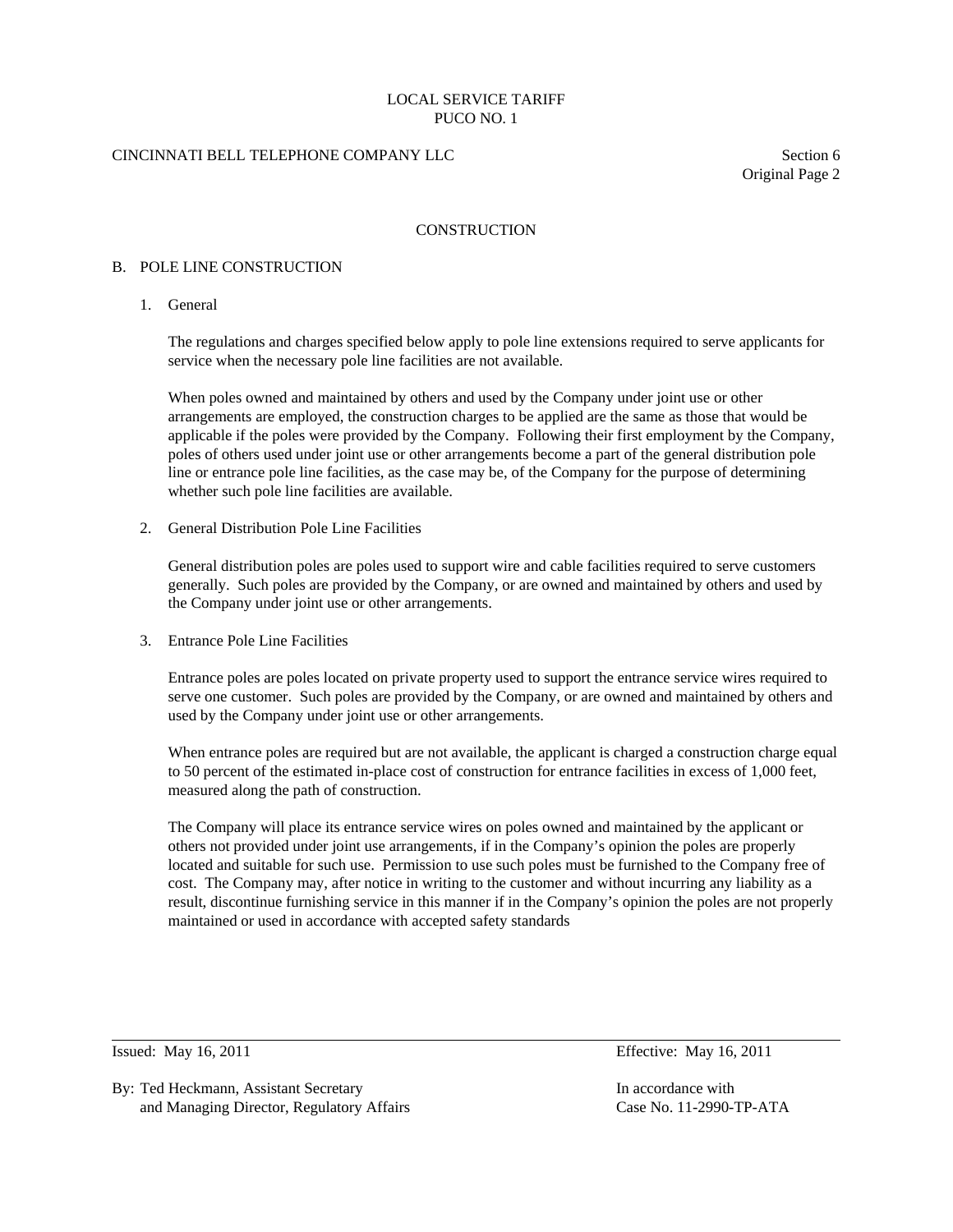# CINCINNATI BELL TELEPHONE COMPANY LLC Section 6

Original Page 3

### **CONSTRUCTION**

#### C. UNDERGROUND CONSTRUCTION

1. General Distribution Underground Facilities

 General distribution underground conduit is conduit in which cable facilities required to serve customers generally are placed.

 The Company will place general distribution facilities underground without conduit where conditions are suitable, in the Company's opinion.

2. Entrance Underground Facilities

 Entrance underground facilities consist either of underground conduit in which the entrance underground cable is placed or, in lieu of conduit and where conditions are suitable, in the opinion of the Company, only of excavation and fill-in in which buried underground wires or cables are placed, on private property required to serve one customer. Entrance underground conduit and underground facilities without conduit are provided by the Company subject to the construction charges specified in this Part C.2.

a. Where the General Distribution System is Underground

 Where the general distribution system is underground, or is about to be placed underground, all existing customers and applicants along its route are required to arrange for entrance underground conduit or entrance underground facilities without conduit, to connect to the general distribution underground system.

 A construction charge is applied for entrance underground conduit equal to 50 percent of the estimated in-place cost of construction for such conduit.

 A construction charge is applied for excavation and fill-in without conduit in which buried underground wires or cables are placed, equal to 50 percent of the estimated cost for excavation and fill-in in excess of 1,000 feet, measured along the path of construction.

 If a group of customers or applicants request and it is feasible to do so, block distribution may be employed in which underground conduit is constructed from the public highway to one of the buildings and from there successively to the other buildings on the private property of the respective customers or applicants. In such cases the construction charge, as described in this Part C.2.a., is apportioned among the parties equitably, taking into consideration their respective locations.

 $\overline{a}$ 

Issued: May 16, 2011 Effective: May 16, 2011

By: Ted Heckmann, Assistant Secretary In accordance with and Managing Director, Regulatory Affairs Case No. 11-2990-TP-ATA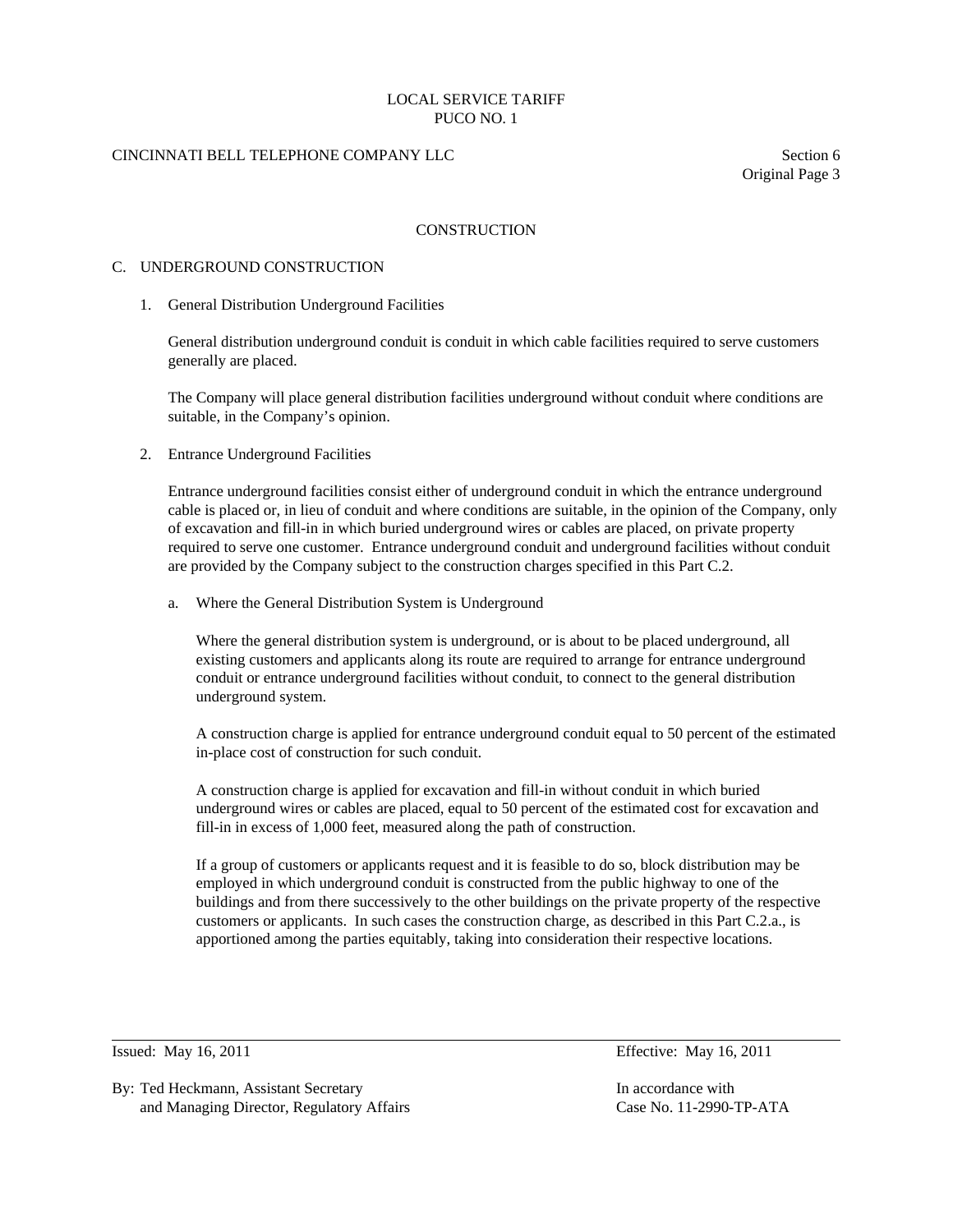# CINCINNATI BELL TELEPHONE COMPANY LLC Section 6

Original Page 4

### **CONSTRUCTION**

#### C. UNDERGROUND CONSTRUCTION (Continued)

- 2. Entrance Underground Facilities (Continued)
	- a. Where the General Distribution System is Underground (Continued)

 The Company will place its entrance underground cables in conduit provided and maintained by the customer or others if in the Company's opinion the conduit is properly located and suitable for such use. Permission to use such conduit must be furnished to the Company free of cost. The Company may, after notice in writing to the customer and without incurring any liability as a result, discontinue furnishing service in this manner, if in the Company's opinion the conduit is not properly maintained or used in accordance with accepted safety standards.

 The Company will place its entrance facilities underground without the use of conduit where the excavation and fill-in is provided and maintained by the customer or others and the construction is in accordance with the Company's specifications. Permission to use the trench must be furnished to the Company free of cost. The Company may, after notice in writing to the customer and without incurring any liability as a result, discontinue furnishing service in this manner, if in its opinion the trench is not properly maintained or used in accordance with accepted safety standards.

 $\overline{a}$ 

By: Ted Heckmann, Assistant Secretary In accordance with and Managing Director, Regulatory Affairs Case No. 11-2990-TP-ATA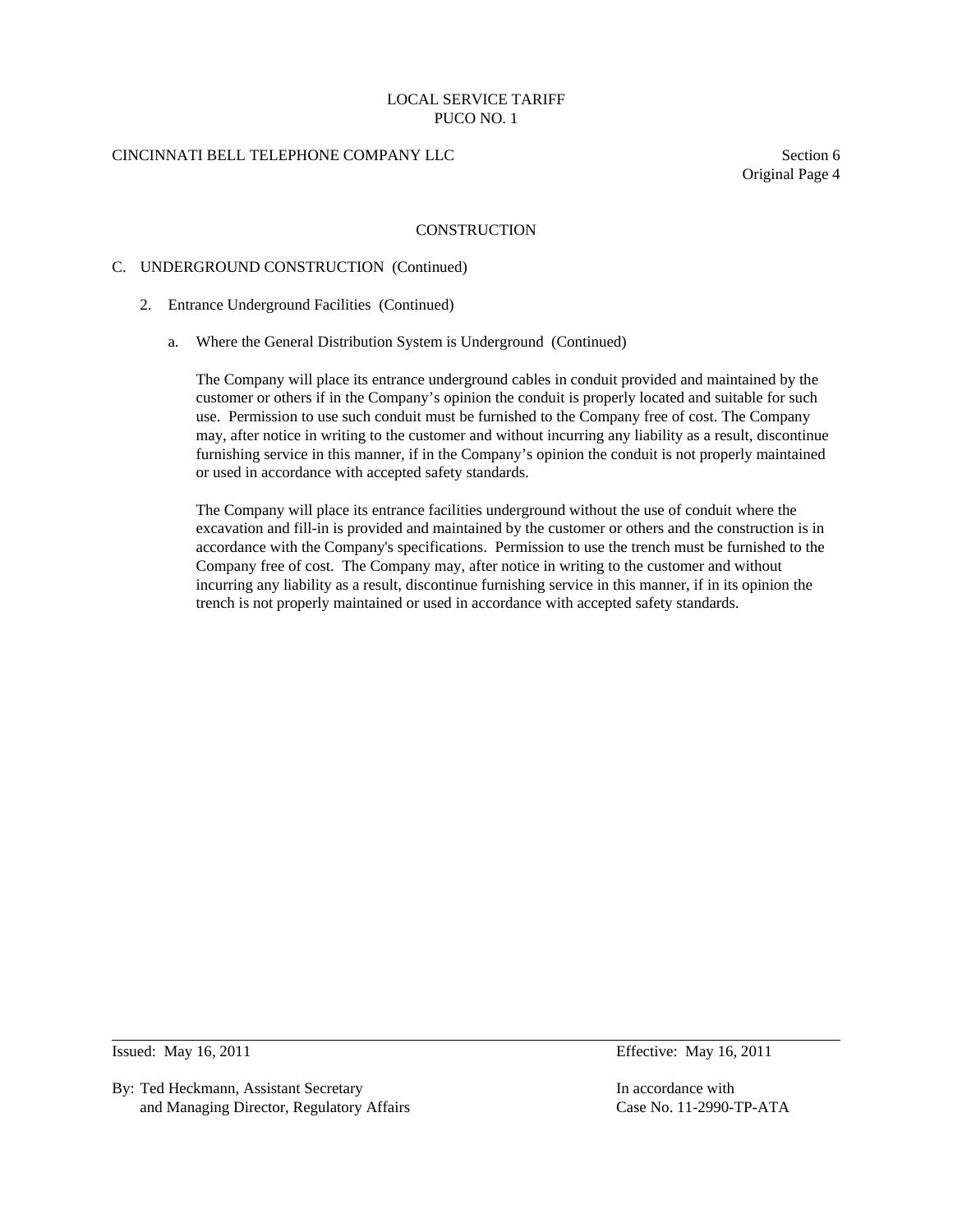# CINCINNATI BELL TELEPHONE COMPANY LLC Section 6

Original Page 5

#### **CONSTRUCTION**

#### C. UNDERGROUND CONSTRUCTION (Continued)

- 2. Entrance Underground Facilities (Continued)
	- b. Where the General Distribution System is on Poles

 Where the general distribution system is on poles and is not to be placed underground, a customer may arrange for an underground service connection subject to the regulations and charges specified below.

 Entrance underground conduit between the public highway and the building will be provided subject to the regulations and charges specified in this Part C.2. Excavation and fill-in without conduit between the public highway and the building will be provided at a construction charge equal to 50 percent of the estimated cost.

 Connection of the entrance underground facilities to the general distribution poles may be made in either of the following ways depending upon circumstances, subject to the charges indicated:

 The Company will provide general distribution underground facilities in the public highway between the nearest pole of the general distribution system and the point of connection with the entrance underground facilities, subject to a construction charge equal to the cost.

 The Company will erect an entrance pole at the terminus of the underground entrance facilities, and erect drop wires between this pole and a pole of the general distribution system subject to a construction charge equal to the in-place cost for the entrance pole.

 The necessary cable or buried wire facilities will be furnished by the Company subject to a construction charge based on the excess, if any, of the in-place cost of the cable or buried wire over the cost of entrance service wires that otherwise would have been employed.

 $\overline{a}$ 

By: Ted Heckmann, Assistant Secretary **In accordance with** In accordance with and Managing Director, Regulatory Affairs Case No. 11-2990-TP-ATA